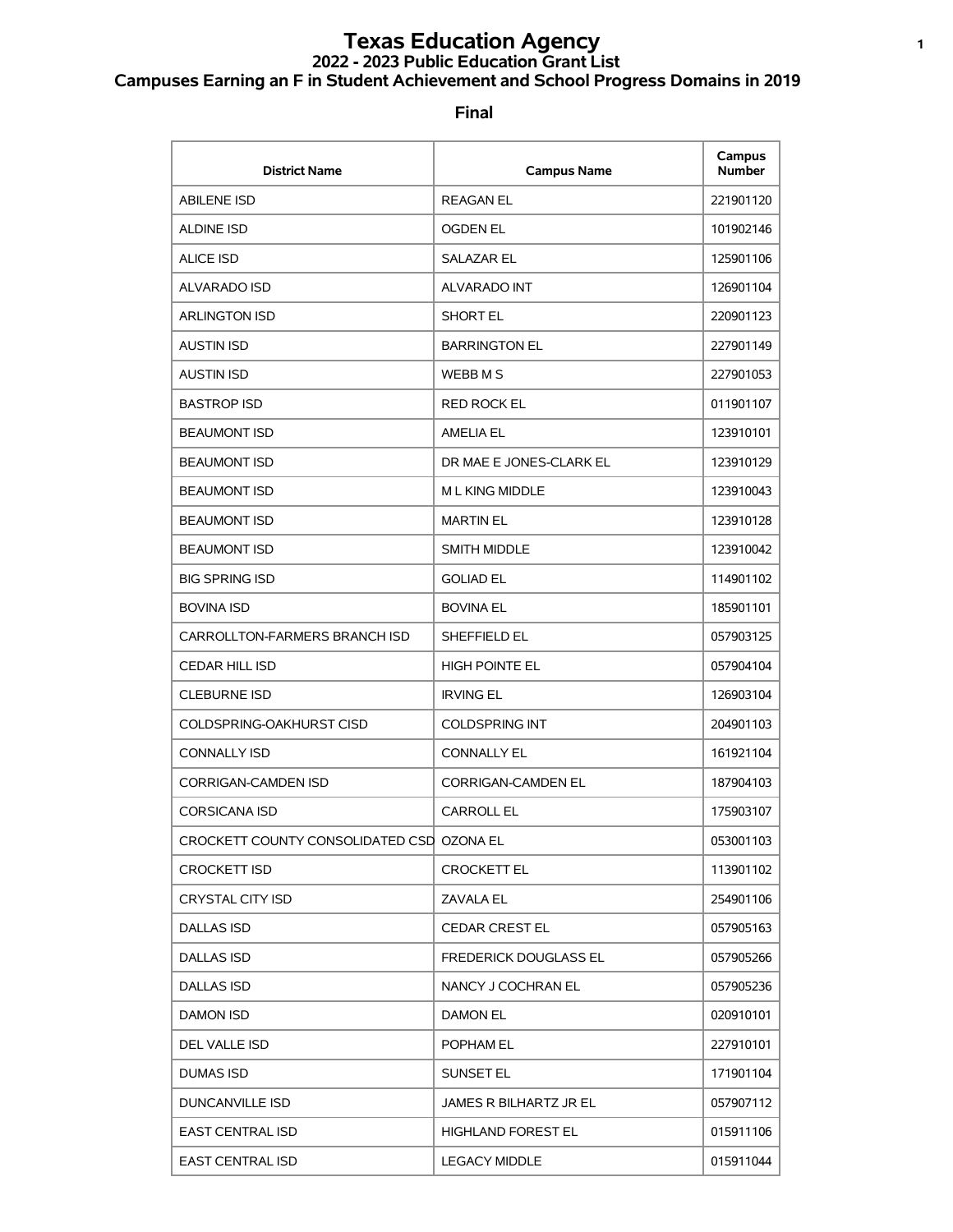# **Texas Education Agency <sup>2</sup> 2022 - 2023 Public Education Grant List Campuses Earning an F in Student Achievement and School Progress Domains in 2019**

| <b>District Name</b>    | <b>Campus Name</b>                 | Campus<br><b>Number</b> |
|-------------------------|------------------------------------|-------------------------|
| ECTOR COUNTY ISD        | <b>BONHAM MIDDLE</b>               | 068901042               |
| ECTOR COUNTY ISD        | <b>BOWIE MIDDLE</b>                | 068901043               |
| ECTOR COUNTY ISD        | <b>BURLESON EL</b>                 | 068901103               |
| ECTOR COUNTY ISD        | <b>CROCKETT MIDDLE</b>             | 068901044               |
| ECTOR COUNTY ISD        | <b>DOWLING EL</b>                  | 068901107               |
| ECTOR COUNTY ISD        | EDWARD K DOWNING EL                | 068901131               |
| <b>ECTOR COUNTY ISD</b> | EL MAGNET AT TRAVIS                | 068901122               |
| ECTOR COUNTY ISD        | <b>IRELAND EL</b>                  | 068901114               |
| ECTOR COUNTY ISD        | <b>NOEL EL</b>                     | 068901124               |
| ECTOR COUNTY ISD        | <b>ROSS EL</b>                     | 068901119               |
| <b>ECTOR COUNTY ISD</b> | <b>SAM HOUSTON EL</b>              | 068901113               |
| ECTOR COUNTY ISD        | WILSON & YOUNG MEDAL OF HONOR MIDD | 068901045               |
| EDGEWOOD ISD            | <b>ALONSO S PERALES EL</b>         | 015905106               |
| EDGEWOOD ISD            | <b>LOMA PARK EL</b>                | 015905112               |
| EDGEWOOD ISD            | ROOSEVELT EL                       | 015905113               |
| EDGEWOOD ISD            | <b>WINSTON EL</b>                  | 015905116               |
| EL PASO ISD             | <b>H R MOYE EL</b>                 | 071902169               |
| <b>ELGIN ISD</b>        | <b>NEIDIG EL</b>                   | 011902103               |
| <b>ETOILE ISD</b>       | <b>ETOILE EL</b>                   | 174910101               |
| <b>EVERMAN ISD</b>      | JOHN AND POLLY TOWNLEY EL          | 220904106               |
| <b>FORT WORTH ISD</b>   | <b>COMO MONTESSORI</b>             | 220905063               |
| FORT WORTH ISD          | <b>HARLEAN BEAL EL</b>             | 220905130               |
| FORT WORTH ISD          | J MARTIN JACQUET MIDDLE            | 220905059               |
| <b>FORT WORTH ISD</b>   | JAMES MIDDLE                       | 220905048               |
| <b>FORT WORTH ISD</b>   | <b>LEONARD MIDDLE</b>              | 220905061               |
| FORT WORTH ISD          | <b>MORNINGSIDE MIDDLE</b>          | 220905054               |
| FORT WORTH ISD          | SEMINARY HILLS PARK EL             | 220905226               |
| FORT WORTH ISD          | SUNRISE - MCMILLAN EL              | 220905169               |
| FORT WORTH ISD          | <b>WESTCREEK EL</b>                | 220905178               |
| FORT WORTH ISD          | <b>WESTERN HILLS EL</b>            | 220905180               |
| <b>FREER ISD</b>        | NORMAN M THOMAS EL                 | 066903102               |
| <b>GEORGETOWN ISD</b>   | <b>JAMES TIPPIT MIDDLE</b>         | 246904041               |
| <b>GRAPELAND ISD</b>    | <b>GRAPELAND EL</b>                | 113902102               |
| <b>GREENVILLE ISD</b>   | <b>CROCKETT EL</b>                 | 116905103               |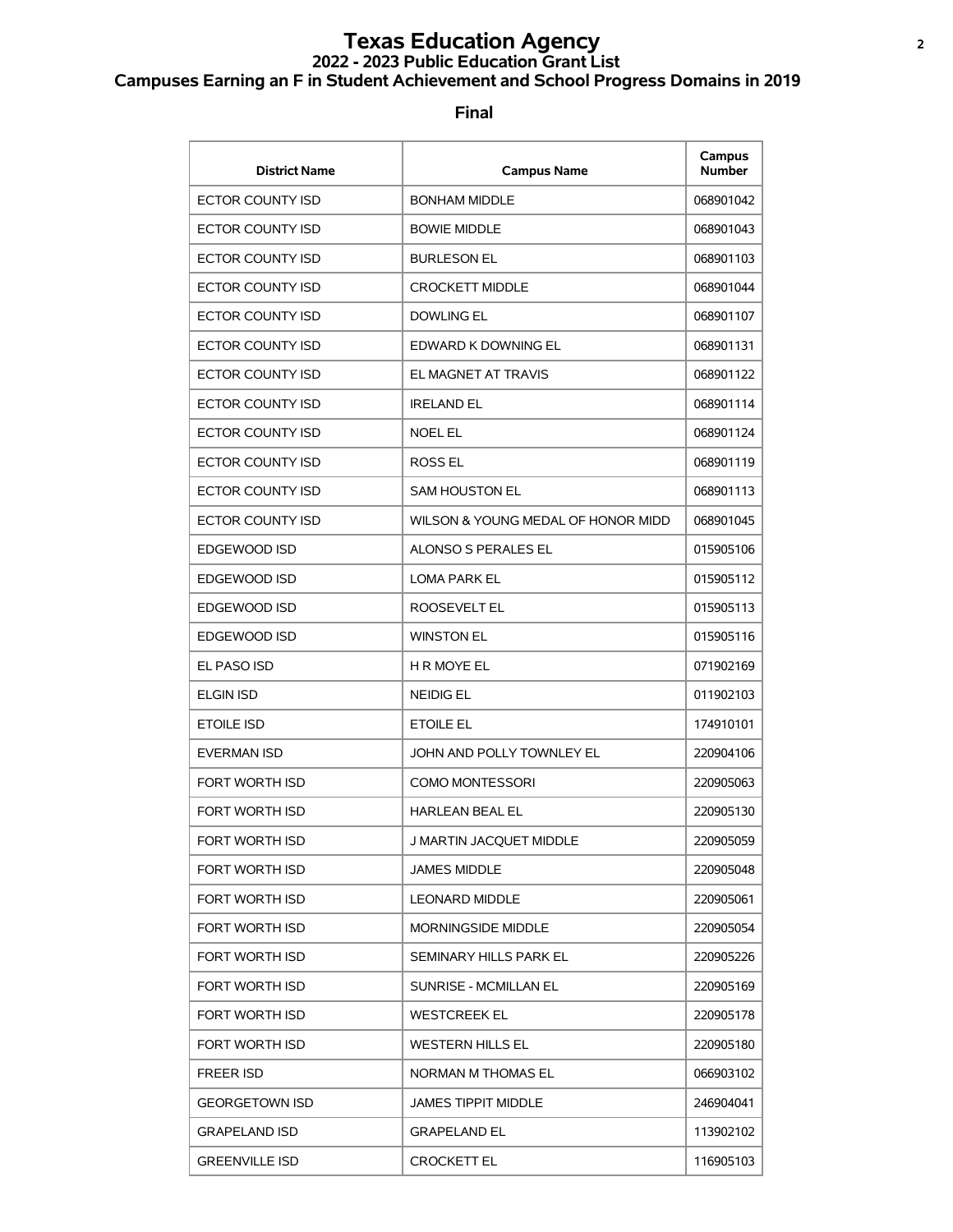# **Texas Education Agency <sup>3</sup> 2022 - 2023 Public Education Grant List Campuses Earning an F in Student Achievement and School Progress Domains in 2019**

| <b>District Name</b>     | <b>Campus Name</b>                           | <b>Campus Number</b> |
|--------------------------|----------------------------------------------|----------------------|
| <b>GREENVILLE ISD</b>    | <b>TRAVIS EL</b>                             | 116905107            |
| <b>HOUSTON ISD</b>       | <b>ASHFORD EL</b>                            | 101912273            |
| <b>HOUSTON ISD</b>       | <b>ISAACS EL</b>                             | 101912180            |
| <b>HOUSTON ISD</b>       | MARTINEZ C EL                                | 101912289            |
| <b>HOUSTON ISD</b>       | <b>ROBINSON EL</b>                           | 101912186            |
| <b>HOUSTON ISD</b>       | <b>RUCKER EL</b>                             | 101912233            |
| <b>HOUSTON ISD</b>       | <b>SEGUIN EL</b>                             | 101912373            |
| <b>HOUSTON ISD</b>       | SMITH EL                                     | 101912242            |
| <b>HOUSTON ISD</b>       | SUGAR GROVE ACADEMY                          | 101912163            |
| <b>HOUSTON ISD</b>       | <b>THOMAS MIDDLE</b>                         | 101912077            |
| <b>HOUSTON ISD</b>       | <b>WHIDBY EL</b>                             | 101912257            |
| <b>HOUSTON ISD</b>       | YOUNG EL                                     | 101912247            |
| <b>HULL-DAISETTA ISD</b> | <b>HULL-DAISETTA EL</b>                      | 146905101            |
| <b>HUMBLE ISD</b>        | JACK M FIELDS SR EL                          | 101913117            |
| <b>HUMBLE ISD</b>        | <b>WHISPERING PINES EL</b>                   | 101913115            |
| <b>HUNTSVILLE ISD</b>    | HUNTSVILLE INT                               | 236902041            |
| <b>HUNTSVILLE ISD</b>    | SAMUEL HOUSTON EL                            | 236902103            |
| <b>HUNTSVILLE ISD</b>    | <b>STEWART EL</b>                            | 236902101            |
| <b>JASPER ISD</b>        | <b>PARNELL EL</b>                            | 121904103            |
| <b>JEFFERSON ISD</b>     | <b>JEFFERSON EL</b>                          | 155901102            |
| <b>KERMIT ISD</b>        | <b>KERMIT EL</b>                             | 248901101            |
| <b>KERMIT ISD</b>        | <b>KERMIT J H</b>                            | 248901041            |
| KINGSVILLE ISD           | <b>KLEBERG EL</b>                            | 137901106            |
| LAKE WORTH ISD           | <b>MARILYN MILLER EL</b>                     | 220910104            |
| LAKE WORTH ISD           | <b>MARINE CREEK EL</b>                       | 220910103            |
| <b>LEGGETT ISD</b>       | <b>LEGGETT EL</b>                            | 187906101            |
| LEWISVILLE ISD           | <b>LEWISVILLE EL</b>                         | 061902143            |
| <b>LEWISVILLE ISD</b>    | <b>ROCKBROOK EL</b>                          | 061902139            |
| LIBERTY-EYLAU ISD        | LIBERTY-EYLAU EL                             | 019908103            |
| <b>LUBBOCK ISD</b>       | <b>BEAN EL</b>                               | 152901156            |
| LUBBOCK ISD              | DUNBAR COLLEGE PREPARATORY ACADEMY 152901063 |                      |
| <b>LUBBOCK ISD</b>       | <b>SLATON MIDDLE</b>                         | 152901068            |
| LULING ISD               | <b>GILBERT GERDES J H</b>                    | 028903041            |
| <b>MANOR ISD</b>         | <b>MANOR MIDDLE</b>                          | 227907041            |
| <b>MARLIN ISD</b>        | <b>MARLIN EL</b>                             | 073903103            |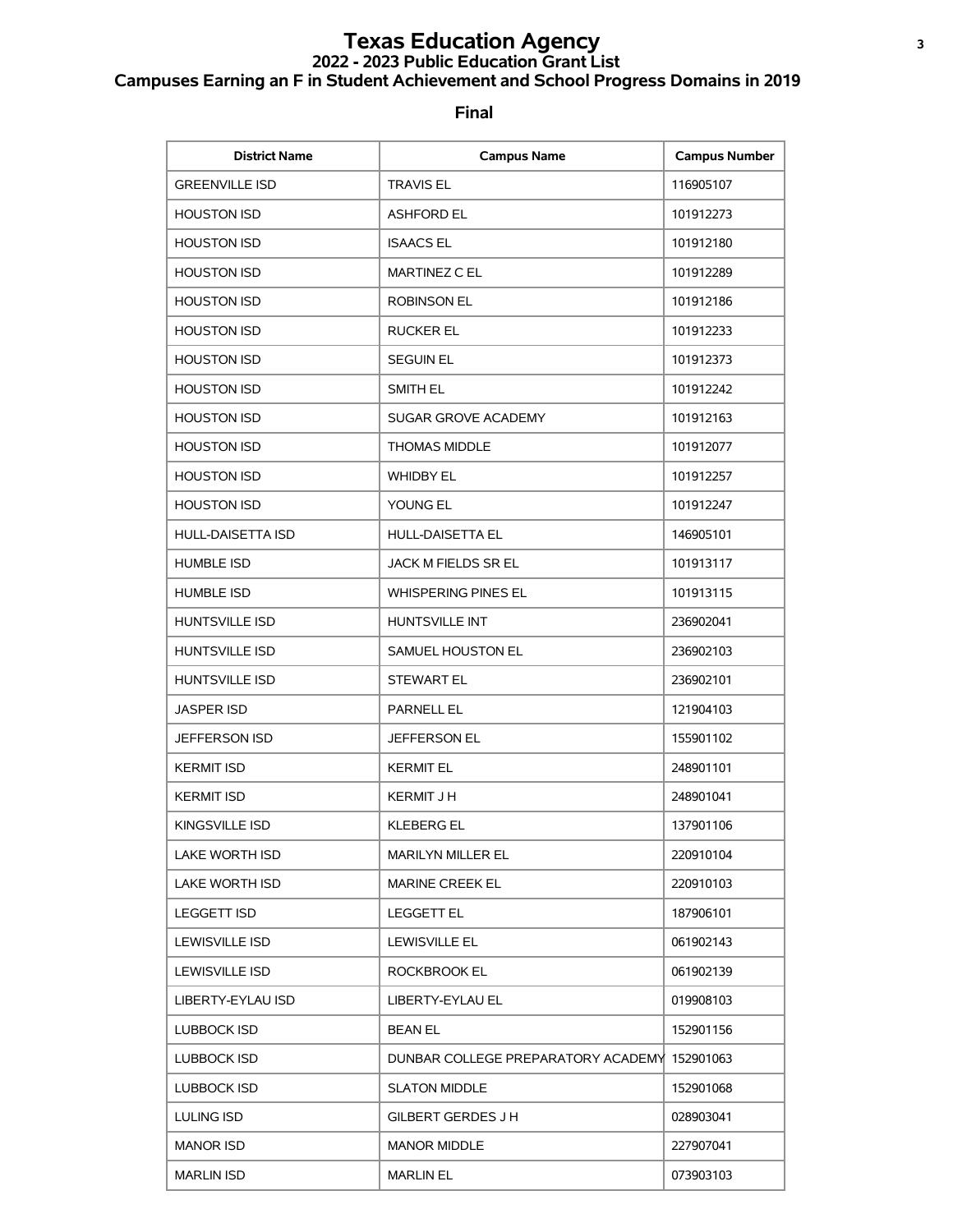# **Texas Education Agency <sup>4</sup> 2022 - 2023 Public Education Grant List Campuses Earning an F in Student Achievement and School Progress Domains in 2019**

| <b>District Name</b>       | <b>Campus Name</b>          | <b>Campus Number</b> |
|----------------------------|-----------------------------|----------------------|
| <b>MARLIN ISD</b>          | <b>MARLIN MIDDLE</b>        | 073903041            |
| <b>MCCAMEY ISD</b>         | <b>MCCAMEY PRI</b>          | 231901102            |
| <b>MEXIA ISD</b>           | R Q SIMS INT                | 147903105            |
| <b>MIDLAND ISD</b>         | RALPH BUNCHE EL             | 165901134            |
| <b>MIDLAND ISD</b>         | <b>SCHARBAUER EL</b>        | 165901125            |
| MONAHANS-WICKETT-PYOTE ISD | SUDDERTH EL                 | 238902107            |
| NACOGDOCHES ISD            | <b>FREDONIA EL</b>          | 174904103            |
| <b>NORTH EAST ISD</b>      | <b>MONTGOMERY EL</b>        | 015910122            |
| POST ISD                   | <b>POST MIDDLE</b>          | 085902041            |
| RALLS ISD                  | <b>RALLS EL</b>             | 054903102            |
| <b>SAN ANGELO ISD</b>      | <b>AUSTIN EL</b>            | 226903102            |
| SAN ANGELO ISD             | <b>BELAIRE EL</b>           | 226903103            |
| <b>SAN ANGELO ISD</b>      | <b>LINCOLN MIDDLE</b>       | 226903045            |
| SAN ANTONIO ISD            | <b>BOWDEN ACADEMY</b>       | 015907147            |
| <b>SAN ANTONIO ISD</b>     | DOUGLASS ACADEMY            | 015907119            |
| SAN ANTONIO ISD            | <b>HERFF ACADEMY</b>        | 015907132            |
| SAN ANTONIO ISD            | <b>HUPPERTZ EL</b>          | 015907139            |
| SAN ANTONIO ISD            | J T BRACKENRIDGE EL         | 015907110            |
| SAN ANTONIO ISD            | <b>LOWELL MIDDLE</b>        | 015907051            |
| SAN ANTONIO ISD            | <b>ROGERS MIDDLE</b>        | 015907057            |
| <b>SAN BENITO CISD</b>     | <b>ROBERTS EL</b>           | 031912109            |
| SAN DIEGO ISD              | BERNARDA JAIME J H          | 066902041            |
| <b>SAN MARCOS CISD</b>     | <b>TRAVIS EL</b>            | 105902105            |
| <b>SEGUIN ISD</b>          | <b>BRIESEMEISTER MIDDLE</b> | 094901042            |
| SHEPHERD ISD               | SHEPHERD INT                | 204904102            |
| SHEPHERD ISD               | SHEPHERD MIDDLE             | 204904041            |
| SOMERVILLE ISD             | SOMERVILLE EL               | 026902101            |
| SOUTHSIDE ISD              | <b>JULIAN C GALLARDO EL</b> | 015917106            |
| <b>SPRING BRANCH ISD</b>   | <b>SPRING BRANCH EL</b>     | 101920114            |
| <b>SPRING BRANCH ISD</b>   | TREASURE FOREST EL          | 101920125            |
| <b>SPRING ISD</b>          | <b>BAMMEL MIDDLE</b>        | 101919046            |
| <b>SPRING ISD</b>          | <b>DUEITT MIDDLE</b>        | 101919044            |
| <b>SPRING ISD</b>          | EDWIN M WELLS MIDDLE        | 101919043            |
| <b>SPRING ISD</b>          | <b>HELEN MAJOR EL</b>       | 101919127            |
| <b>SPRING ISD</b>          | RALPH EICKENROHT EL         | 101919126            |